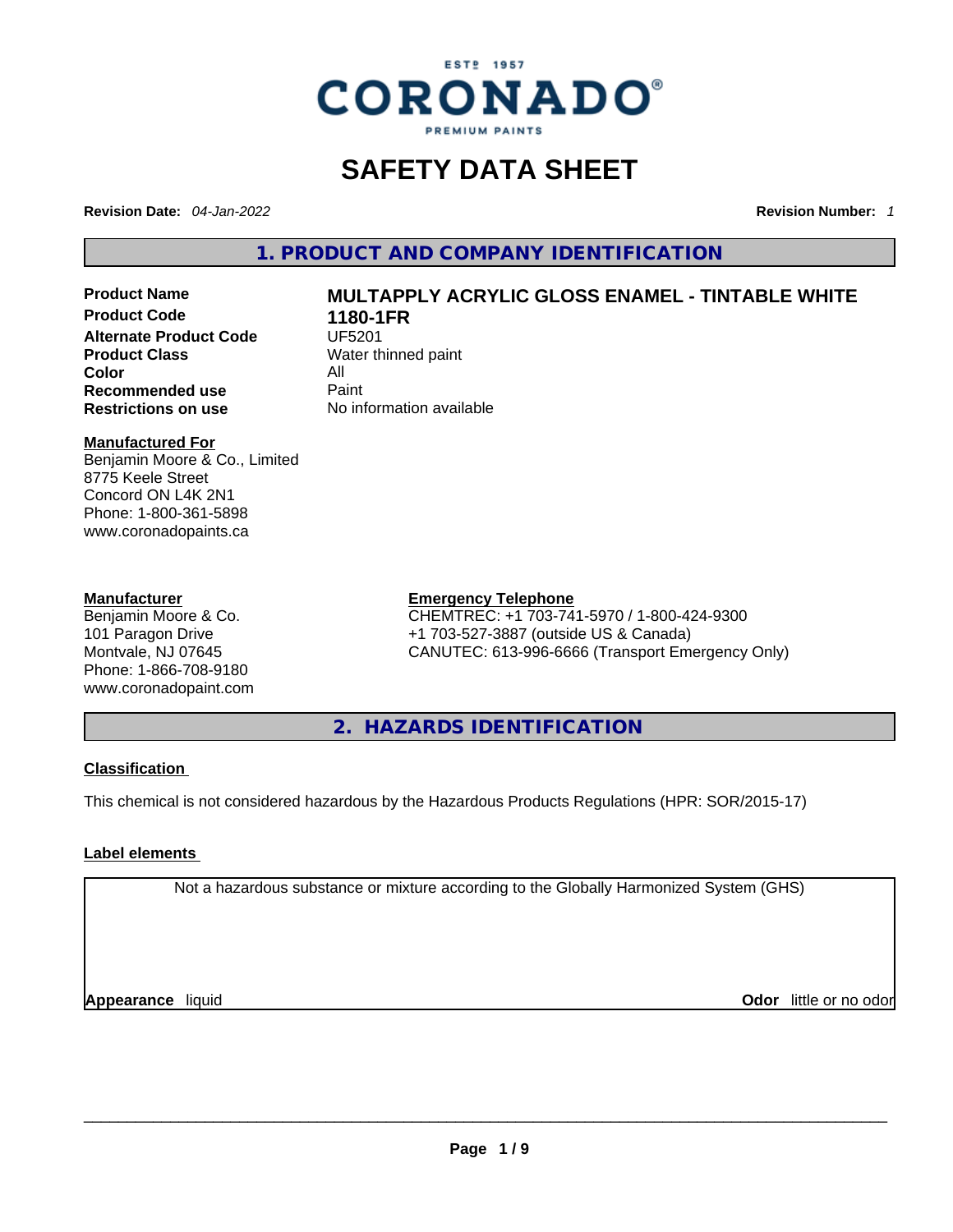# **Other information**

No information available

 **WARNING:** This product contains isothiazolinone compounds at levels of <0.1%. These substances are biocides commonly found in most paints and a variety of personal care products as a preservative. Certain individuals may be sensitive or allergic to these substances, even at low levels.

# **3. COMPOSITION INFORMATION ON COMPONENTS**

| <b>Chemical name</b>                                                            | CAS No.    | Weight-%   | Hazardous Material<br>registry number<br>(HMIRA registry #) | Date HMIRA filed and<br>Information Review Act date exemption granted<br>(if applicable) |
|---------------------------------------------------------------------------------|------------|------------|-------------------------------------------------------------|------------------------------------------------------------------------------------------|
| Titanium dioxide                                                                | 13463-67-7 | $10 - 30%$ |                                                             |                                                                                          |
| Propanoic acid, 2-methyl-,<br>monoester with<br>2,2,4-trimethyl-1,3-pentanediol | 25265-77-4 | l - 5%     |                                                             |                                                                                          |
| Diethylene glycol monoethyl<br>ether                                            | 111-90-0   | $-5%$      |                                                             |                                                                                          |

\*The exact percentage (concentration) of composition has been withheld as a trade secret

| 4. FIRST AID MEASURES                                 |                                                                                                                 |  |  |  |
|-------------------------------------------------------|-----------------------------------------------------------------------------------------------------------------|--|--|--|
| <b>General Advice</b>                                 | No hazards which require special first aid measures.                                                            |  |  |  |
| <b>Eye Contact</b>                                    | Rinse thoroughly with plenty of water for at least 15<br>minutes and consult a physician.                       |  |  |  |
| <b>Skin Contact</b>                                   | Wash off immediately with soap and plenty of water while<br>removing all contaminated clothes and shoes.        |  |  |  |
| <b>Inhalation</b>                                     | Move to fresh air. If symptoms persist, call a physician.                                                       |  |  |  |
| Ingestion                                             | Clean mouth with water and afterwards drink plenty of<br>water. Consult a physician if necessary.               |  |  |  |
| <b>Most Important Symptoms/Effects</b>                | None known.                                                                                                     |  |  |  |
| <b>Notes To Physician</b>                             | Treat symptomatically.                                                                                          |  |  |  |
|                                                       | 5. FIRE-FIGHTING MEASURES                                                                                       |  |  |  |
| <b>Suitable Extinguishing Media</b>                   | Use extinguishing measures that are appropriate to local<br>circumstances and the surrounding environment.      |  |  |  |
| Protective equipment and precautions for firefighters | As in any fire, wear self-contained breathing apparatus<br>pressure-demand, MSHA/NIOSH (approved or equivalent) |  |  |  |

and full protective gear. \_\_\_\_\_\_\_\_\_\_\_\_\_\_\_\_\_\_\_\_\_\_\_\_\_\_\_\_\_\_\_\_\_\_\_\_\_\_\_\_\_\_\_\_\_\_\_\_\_\_\_\_\_\_\_\_\_\_\_\_\_\_\_\_\_\_\_\_\_\_\_\_\_\_\_\_\_\_\_\_\_\_\_\_\_\_\_\_\_\_\_\_\_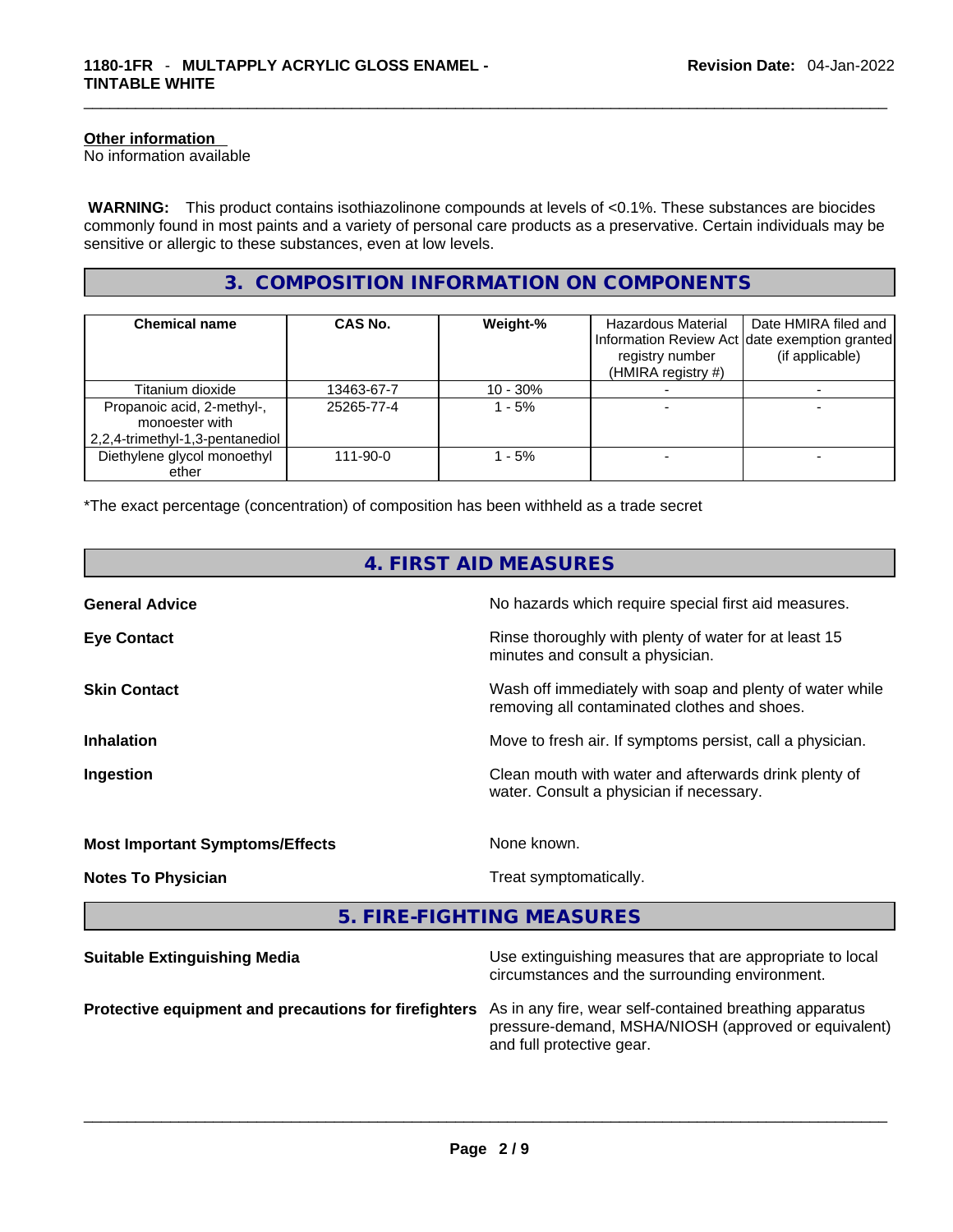| <b>Specific Hazards Arising From The Chemical</b>                                | Closed containers may rupture if exposed to fire or<br>extreme heat. |  |  |
|----------------------------------------------------------------------------------|----------------------------------------------------------------------|--|--|
| Sensitivity to mechanical impact                                                 | No.                                                                  |  |  |
| Sensitivity to static discharge                                                  | No.                                                                  |  |  |
| <b>Flash Point Data</b><br>Flash point (°F)<br>Flash Point (°C)<br><b>Method</b> | Not applicable<br>Not applicable<br>Not applicable                   |  |  |
| <b>Flammability Limits In Air</b>                                                |                                                                      |  |  |
| Lower flammability limit:<br><b>Upper flammability limit:</b>                    | Not applicable<br>Not applicable                                     |  |  |
| <b>Flammability: 0</b><br>NFPA<br>Health: 1                                      | <b>Instability: 0</b><br><b>Special: Not Applicable</b>              |  |  |
| <b>NFPA Legend</b><br>0 - Not Hazardous                                          |                                                                      |  |  |

- 1 Slightly
- 2 Moderate
- 3 High
- 4 Severe

*The ratings assigned are only suggested ratings, the contractor/employer has ultimate responsibilities for NFPA ratings where this system is used.* 

*Additional information regarding the NFPA rating system is available from the National Fire Protection Agency (NFPA) at www.nfpa.org.* 

# **6. ACCIDENTAL RELEASE MEASURES**

| <b>Personal Precautions</b>      | Avoid contact with skin, eyes and clothing. Ensure<br>adequate ventilation.                          |  |  |
|----------------------------------|------------------------------------------------------------------------------------------------------|--|--|
| <b>Other Information</b>         | Prevent further leakage or spillage if safe to do so.                                                |  |  |
| <b>Environmental precautions</b> | See Section 12 for additional Ecological Information.                                                |  |  |
| <b>Methods for Cleaning Up</b>   | Soak up with inert absorbent material. Sweep up and<br>shovel into suitable containers for disposal. |  |  |

# **7. HANDLING AND STORAGE**

| Avoid contact with skin, eyes and clothing. Avoid breathing<br>vapors, spray mists or sanding dust. In case of insufficient<br>ventilation, wear suitable respiratory equipment. |
|----------------------------------------------------------------------------------------------------------------------------------------------------------------------------------|
| Keep container tightly closed. Keep out of the reach of<br>children.                                                                                                             |
| No information available                                                                                                                                                         |
|                                                                                                                                                                                  |

 $\_$  ,  $\_$  ,  $\_$  ,  $\_$  ,  $\_$  ,  $\_$  ,  $\_$  ,  $\_$  ,  $\_$  ,  $\_$  ,  $\_$  ,  $\_$  ,  $\_$  ,  $\_$  ,  $\_$  ,  $\_$  ,  $\_$  ,  $\_$  ,  $\_$  ,  $\_$  ,  $\_$  ,  $\_$  ,  $\_$  ,  $\_$  ,  $\_$  ,  $\_$  ,  $\_$  ,  $\_$  ,  $\_$  ,  $\_$  ,  $\_$  ,  $\_$  ,  $\_$  ,  $\_$  ,  $\_$  ,  $\_$  ,  $\_$  ,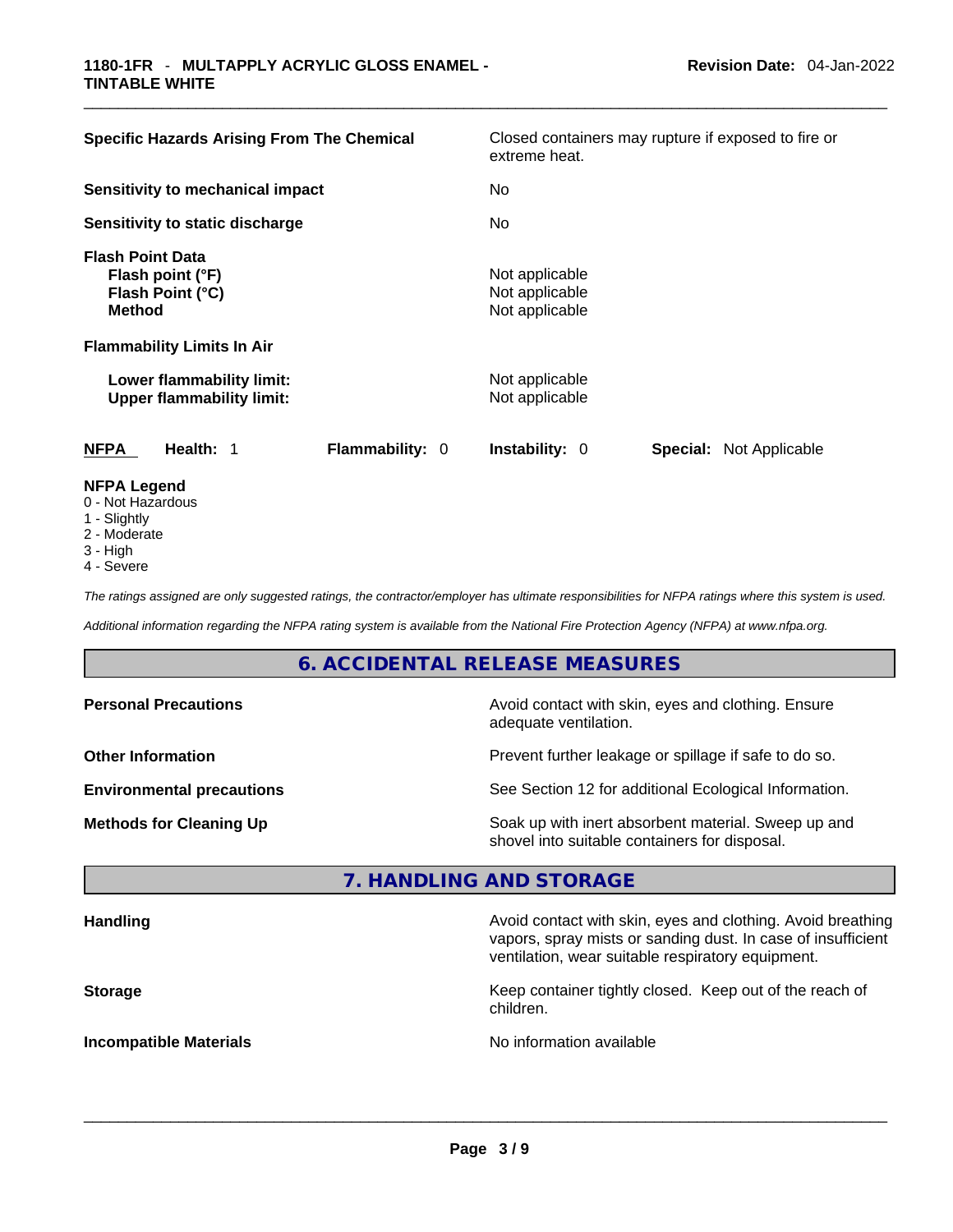# **8. EXPOSURE CONTROLS/PERSONAL PROTECTION**

# **Exposure Limits**

| <b>Chemical name</b>        | <b>ACGIH TLV</b>         | <b>Alberta</b>    | <b>British Columbia</b>  | Ontario            | Quebec              |
|-----------------------------|--------------------------|-------------------|--------------------------|--------------------|---------------------|
| Titanium dioxide            | TWA: $10 \text{ mg/m}^3$ | 10 mg/m $3$ - TWA | 10 mg/m $3$ - TWA        | 10 mg/m $3$ - TWA  | 10 mg/m $3$ - TWAEV |
|                             |                          |                   | $3 \text{ ma/m}^3$ - TWA |                    |                     |
| Diethylene glycol monoethyl | N/E                      | N/E               | N/E                      | 30 ppm - TWA       | N/E                 |
| ether                       |                          |                   |                          | 165 mg/m $3$ - TWA |                     |

**Legend**

ACGIH - American Conference of Governmental Industrial Hygienists Alberta - Alberta Occupational Exposure Limits British Columbia - British Columbia Occupational Exposure Limits Ontario - Ontario Occupational Exposure Limits Quebec - Quebec Occupational Exposure Limits N/E - Not established

#### **Personal Protective Equipment**

**Engineering Measures Ensure** Ensure adequate ventilation, especially in confined areas.

**Eye/Face Protection Safety glasses with side-shields.** Safety glasses with side-shields. **Skin Protection Protection Protective gloves and impervious clothing. Respiratory Protection In case of insufficient ventilation wear suitable respiratory** equipment.

**Hygiene Measures Avoid contact with skin, eyes and clothing. Remove and Avoid contact with skin, eyes and clothing. Remove and Avoid contact with skin, eyes and clothing. Remove and** wash contaminated clothing before re-use. Wash thoroughly after handling.

# **9. PHYSICAL AND CHEMICAL PROPERTIES**

**Appearance** liquid **Odor**<br> **Odor Threshold**<br> **Odor Threshold**<br> **CODOR**<br> **CODOR**<br> **CODOR**<br> **CODOR**<br> **CODOR**<br> **CODOR**<br> **CODOR**<br> **CODOR**<br> **CODOR Density (lbs/gal)** 10.2 - 10.4 **Specific Gravity** 1.22 - 1.25 **pH bH** *pH* **Viscosity (cps) No information available No information available Solubility(ies)** No information available **Water solubility No information available No information available Evaporation Rate Note 2008 No information available Vapor pressure No information available No information available Vapor density No information available No** information available **Wt. % Solids** 45 - 55 **Vol. % Solids** 55 - 65 **Wt. % Volatiles Vol. % Volatiles** 35 - 45 **VOC Regulatory Limit (g/L)** < 100 **Boiling Point (°F)** 212 **Boiling Point (°C)** 100 **Freezing point (°F)** 32 **Freezing Point (°C)** 0

**No information available Flash point (°F)** Not applicable \_\_\_\_\_\_\_\_\_\_\_\_\_\_\_\_\_\_\_\_\_\_\_\_\_\_\_\_\_\_\_\_\_\_\_\_\_\_\_\_\_\_\_\_\_\_\_\_\_\_\_\_\_\_\_\_\_\_\_\_\_\_\_\_\_\_\_\_\_\_\_\_\_\_\_\_\_\_\_\_\_\_\_\_\_\_\_\_\_\_\_\_\_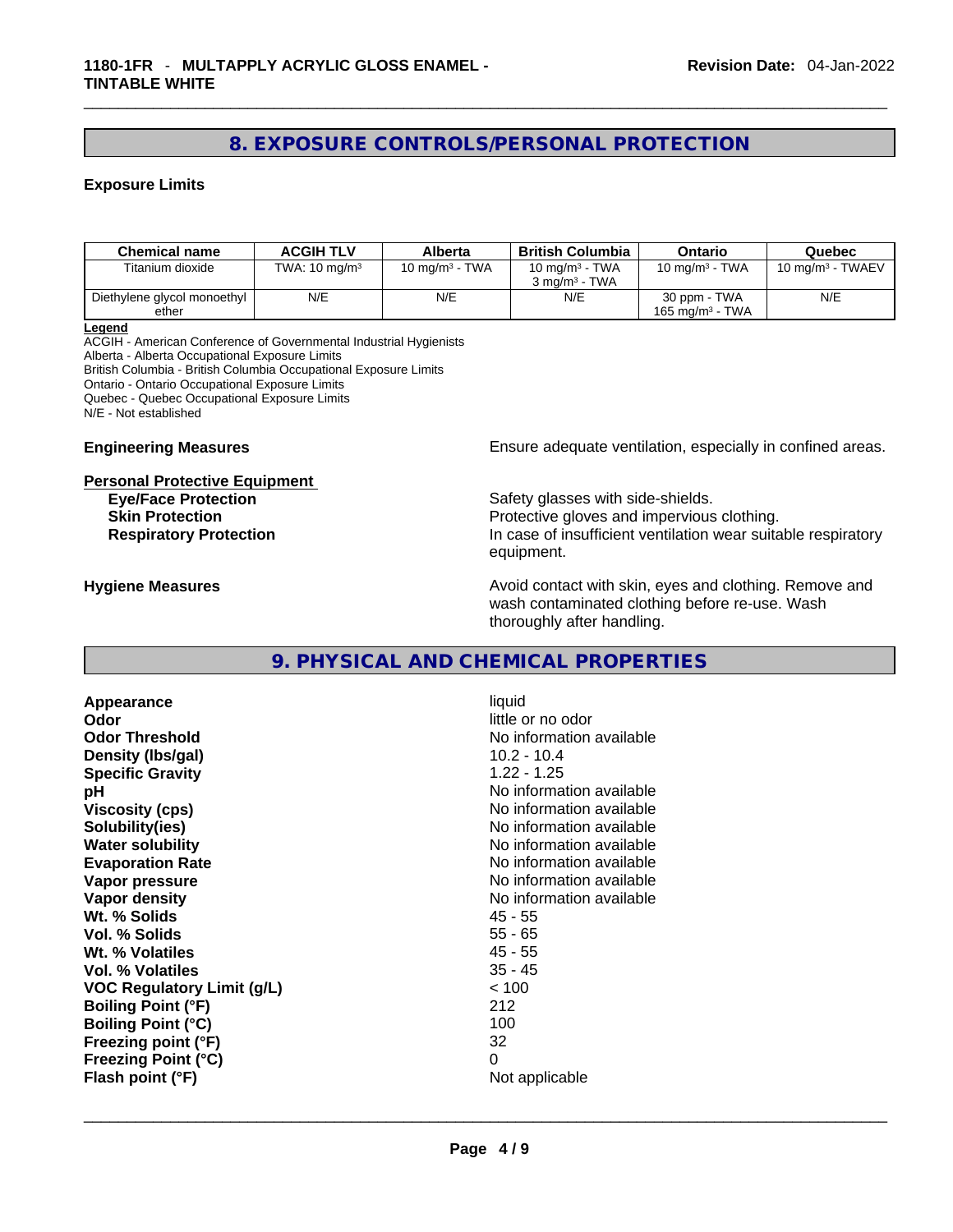# **Flash Point (°C)** Not applicable **Method Not applicable**<br> **Plammability (solid, gas)** Not applicable Not applicable **Flammability (solid, gas)** Not applicable<br> **Upper flammability limit:** Not applicable<br>
Not applicable **Upper flammability limit: Lower flammability limit:**<br> **Autoignition Temperature (°F)** Not applicable Not applicable available **Autoignition Temperature (°F)**<br> **Autoignition Temperature (°C)** No information available **Autoignition Temperature (°C) Decomposition Temperature (°F)**<br> **Decomposition Temperature (°C)** No information available **Decomposition Temperature (°C)**<br>Partition coefficient

**No information available** 

# **10. STABILITY AND REACTIVITY**

| <b>Reactivity</b>                         | Not Applicable                           |
|-------------------------------------------|------------------------------------------|
| <b>Chemical Stability</b>                 | Stable under normal conditions.          |
| <b>Conditions to avoid</b>                | Prevent from freezing.                   |
| <b>Incompatible Materials</b>             | No materials to be especially mentioned. |
| <b>Hazardous Decomposition Products</b>   | None under normal use.                   |
| <b>Possibility of hazardous reactions</b> | None under normal conditions of use.     |

# **11. TOXICOLOGICAL INFORMATION**

#### **Product Information Information on likely routes of exposure**

**Acute Toxicity** 

**Principal Routes of Exposure Exposure** Eye contact, skin contact and inhalation.

**Product Information Information No information available** 

# **<u>Symptoms related to the physical, chemical and toxicological characteristics</u>**

**Symptoms Symptoms No information available** 

# **Delayed and immediate effects as well as chronic effects from short and long-term exposure**

| Eye contact                 | May cause slight irritation                                                                                     |
|-----------------------------|-----------------------------------------------------------------------------------------------------------------|
| <b>Skin contact</b>         | Substance may cause slight skin irritation. Prolonged or<br>repeated contact may dry skin and cause irritation. |
| <b>Inhalation</b>           | May cause irritation of respiratory tract.                                                                      |
| Ingestion                   | Ingestion may cause gastrointestinal irritation, nausea,<br>vomiting and diarrhea.                              |
| <b>Sensitization</b>        | No information available.                                                                                       |
| <b>Neurological Effects</b> | No information available.                                                                                       |
| <b>Mutagenic Effects</b>    | No information available.                                                                                       |
| <b>Reproductive Effects</b> | No information available.                                                                                       |
|                             |                                                                                                                 |
|                             |                                                                                                                 |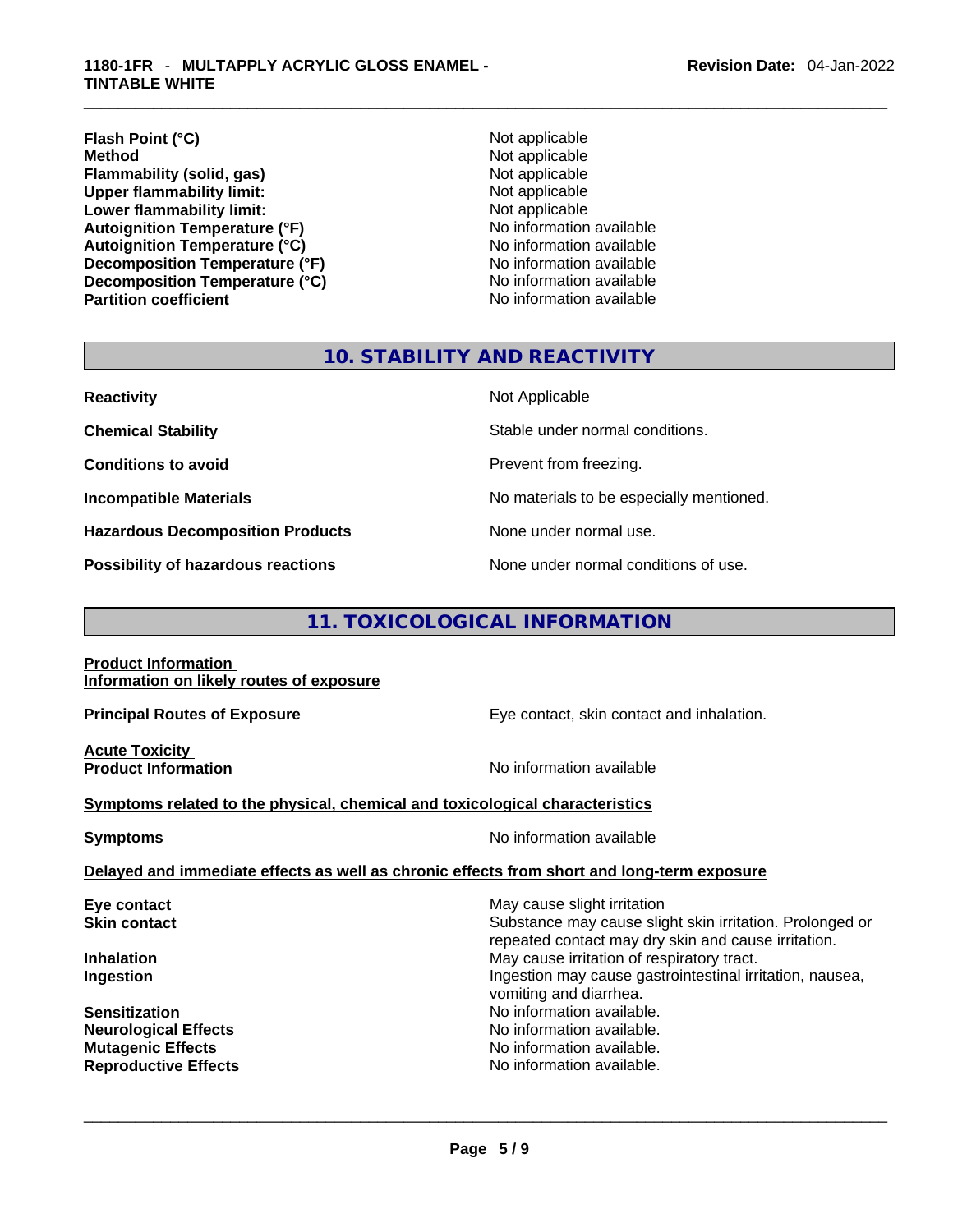| <b>Developmental Effects</b>    |  |
|---------------------------------|--|
| <b>Target organ effects</b>     |  |
| <b>STOT - single exposure</b>   |  |
| <b>STOT - repeated exposure</b> |  |
| Other adverse effects           |  |
| <b>Aspiration Hazard</b>        |  |

No information available. **No information available. STOT - single exposure** No information available. **STOT - repeated exposure** No information available. No information available. No information available.

# **Numerical measures of toxicity**

**The following values are calculated based on chapter 3.1 of the GHS document**

| <b>ATEmix (oral)</b>                 | 36594 mg/kg |
|--------------------------------------|-------------|
| <b>ATEmix (inhalation-dust/mist)</b> | 347.4 mg/L  |

# **Component Information**

| Chemical name                                 | Oral LD50             | Dermal LD50                                                           | Inhalation LC50                      |
|-----------------------------------------------|-----------------------|-----------------------------------------------------------------------|--------------------------------------|
| Titanium dioxide                              | $> 10000$ mg/kg (Rat) |                                                                       |                                      |
| 13463-67-7                                    |                       |                                                                       |                                      |
| Propanoic acid, 2-methyl-,<br>monoester with  | $=$ 3200 mg/kg (Rat)  | $> 15200$ mg/kg (Rat)                                                 |                                      |
| 2,2,4-trimethyl-1,3-pentanediol<br>25265-77-4 |                       |                                                                       |                                      |
| Diethylene glycol monoethyl ether<br>111-90-0 | $= 10502$ mg/kg (Rat) | $= 9143$ mg/kg (Rabbit) = 4200<br>$\mu L/kg$ (Rabbit) = 6 mL/kg (Rat) | $> 5240$ mg/m <sup>3</sup> (Rat) 4 h |

# **Chronic Toxicity**

# **Carcinogenicity**

*The information below indicates whether each agency has listed any ingredient as a carcinogen:.* 

| <b>Chemical name</b> | <b>IARC</b>                             | <b>NTP</b> |
|----------------------|-----------------------------------------|------------|
|                      | - Possible Human Carcinogen  <br>$2B -$ |            |
| Titanium dioxide     |                                         |            |

• Although IARC has classified titanium dioxide as possibly carcinogenic to humans (2B), their summary concludes: "No significant exposure to titanium dioxide is thought to occur during the use of products in which titanium dioxide is bound to other materials, such as paint."

# **Legend**

IARC - International Agency for Research on Cancer NTP - National Toxicity Program OSHA - Occupational Safety & Health Administration

**12. ECOLOGICAL INFORMATION** 

# **Ecotoxicity Effects**

The environmental impact of this product has not been fully investigated.

# **Product Information**

# **Acute Toxicity to Fish**

No information available \_\_\_\_\_\_\_\_\_\_\_\_\_\_\_\_\_\_\_\_\_\_\_\_\_\_\_\_\_\_\_\_\_\_\_\_\_\_\_\_\_\_\_\_\_\_\_\_\_\_\_\_\_\_\_\_\_\_\_\_\_\_\_\_\_\_\_\_\_\_\_\_\_\_\_\_\_\_\_\_\_\_\_\_\_\_\_\_\_\_\_\_\_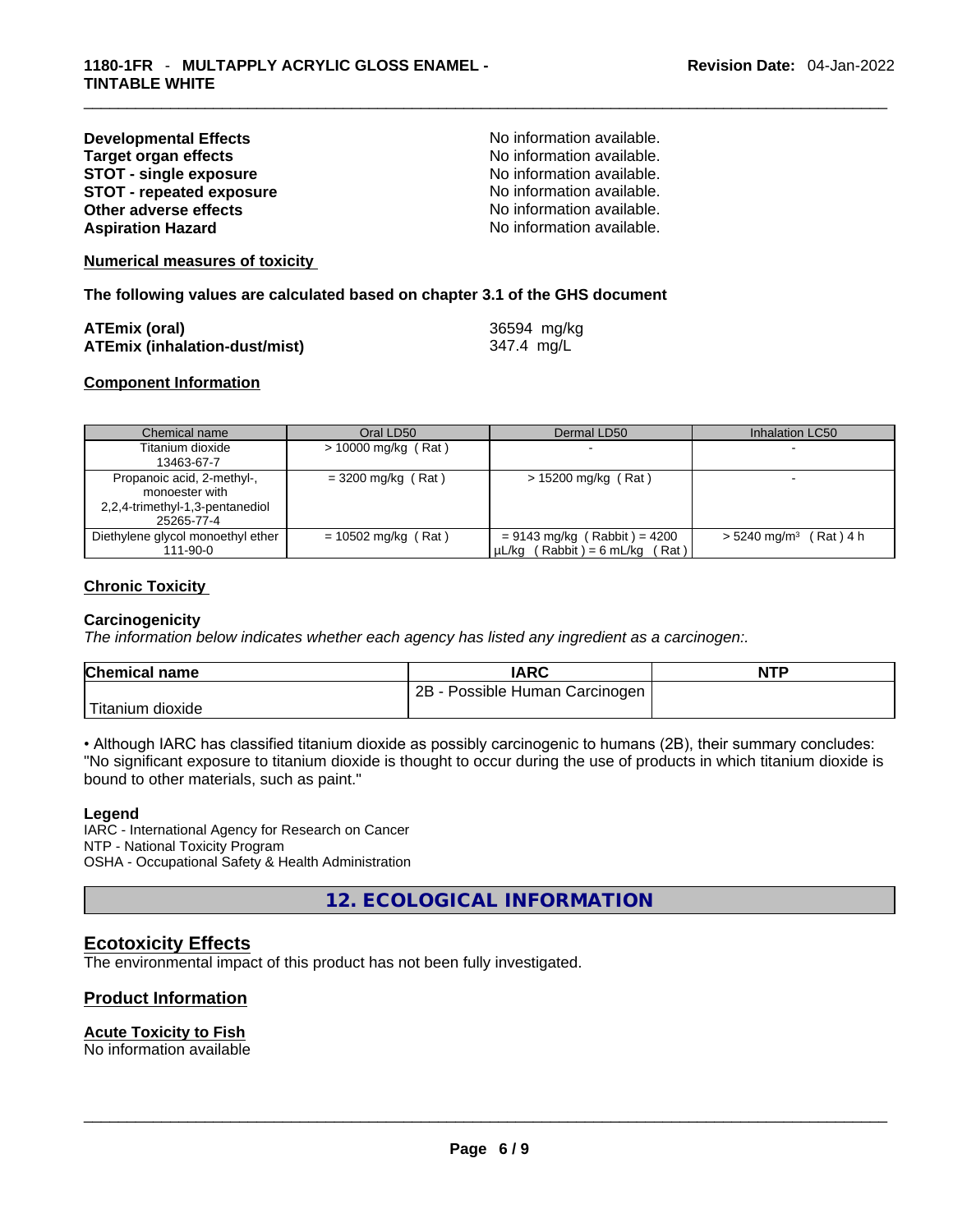# **Acute Toxicity to Aquatic Invertebrates**

No information available

#### **Acute Toxicity to Aquatic Plants**

No information available

#### **Persistence / Degradability**

No information available.

#### **Bioaccumulation**

There is no data for this product.

#### **Mobility in Environmental Media**

No information available.

#### **Ozone**

No information available

# **Component Information**

#### **Acute Toxicity to Fish**

Titanium dioxide  $LC50:$  > 1000 mg/L (Fathead Minnow - 96 hr.)

# **Acute Toxicity to Aquatic Invertebrates**

No information available

#### **Acute Toxicity to Aquatic Plants**

No information available

**13. DISPOSAL CONSIDERATIONS** 

**Waste Disposal Method** Dispose of in accordance with federal, state, provincial, and local regulations. Local requirements may vary, consult your sanitation department or state-designated environmental protection agency for more disposal options.

# **14. TRANSPORT INFORMATION**

**TDG** Not regulated

**ICAO / IATA** Not regulated \_\_\_\_\_\_\_\_\_\_\_\_\_\_\_\_\_\_\_\_\_\_\_\_\_\_\_\_\_\_\_\_\_\_\_\_\_\_\_\_\_\_\_\_\_\_\_\_\_\_\_\_\_\_\_\_\_\_\_\_\_\_\_\_\_\_\_\_\_\_\_\_\_\_\_\_\_\_\_\_\_\_\_\_\_\_\_\_\_\_\_\_\_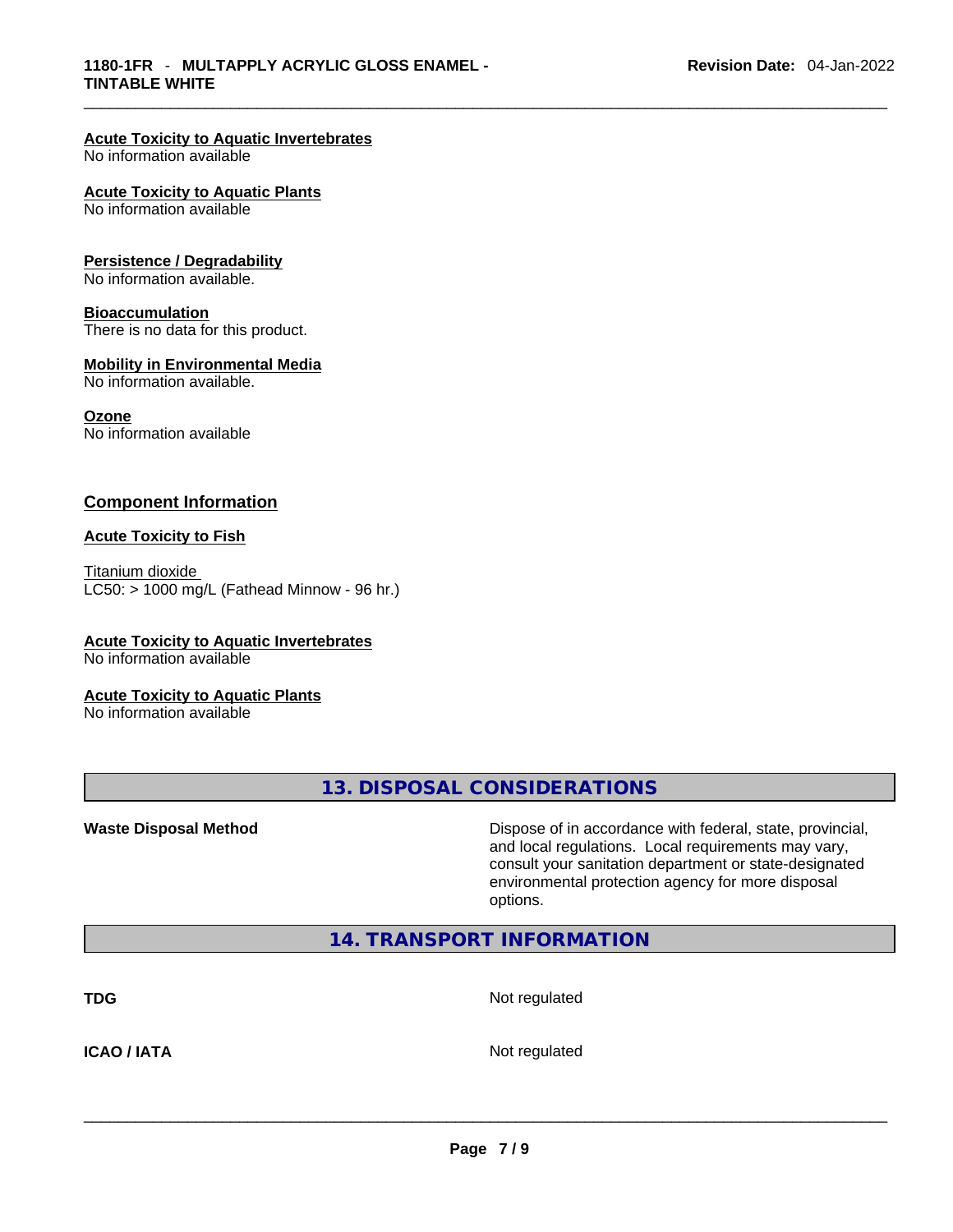**IMDG / IMO** Not regulated

# **15. REGULATORY INFORMATION**

# **International Inventories**

| <b>TSCA: United States</b> | Yes - All components are listed or exempt. |
|----------------------------|--------------------------------------------|
| <b>DSL: Canada</b>         | Yes - All components are listed or exempt. |

# **National Pollutant Release Inventory (NPRI)**

# **NPRI Parts 1- 4**

This product contains the following Parts 1-4 NPRI chemicals:

*None*

#### **NPRI Part 5**

This product contains the following NPRI Part 5 Chemicals:

*None*

# **WHMIS Regulatory Status**

This product has been classified in accordance with the hazard criteria of the Hazardous Products Regulations (HPR) and the SDS contains all the information required by the HPR.

| <b>16. OTHER INFORMATION</b> |           |                                                                            |                      |                                                                                                                                               |  |  |
|------------------------------|-----------|----------------------------------------------------------------------------|----------------------|-----------------------------------------------------------------------------------------------------------------------------------------------|--|--|
|                              |           |                                                                            |                      |                                                                                                                                               |  |  |
| HMIS -                       | Health: 1 | <b>Flammability: 0</b>                                                     | <b>Reactivity: 0</b> | $PPE: -$                                                                                                                                      |  |  |
|                              |           |                                                                            |                      |                                                                                                                                               |  |  |
| <b>HMIS Legend</b>           |           |                                                                            |                      |                                                                                                                                               |  |  |
| 0 - Minimal Hazard           |           |                                                                            |                      |                                                                                                                                               |  |  |
| 1 - Slight Hazard            |           |                                                                            |                      |                                                                                                                                               |  |  |
| 2 - Moderate Hazard          |           |                                                                            |                      |                                                                                                                                               |  |  |
| 3 - Serious Hazard           |           |                                                                            |                      |                                                                                                                                               |  |  |
| 4 - Severe Hazard            |           |                                                                            |                      |                                                                                                                                               |  |  |
| * - Chronic Hazard           |           |                                                                            |                      |                                                                                                                                               |  |  |
|                              |           | X - Consult your supervisor or S.O.P. for "Special" handling instructions. |                      |                                                                                                                                               |  |  |
|                              |           |                                                                            |                      | Note: The PPE rating has intentionally been left blank. Choose appropriate PPE that will protect employees from the hazards the material will |  |  |

*present under the actual normal conditions of use.* 

*Caution: HMISÒ ratings are based on a 0-4 rating scale, with 0 representing minimal hazards or risks, and 4 representing significant hazards or risks. Although HMISÒ ratings are not required on MSDSs under 29 CFR 1910.1200, the preparer, has chosen to provide them. HMISÒ ratings are to be used only in conjunction with a fully implemented HMISÒ program by workers who have received appropriate HMISÒ training. HMISÒ is a registered trade and service mark of the NPCA. HMISÒ materials may be purchased exclusively from J. J. Keller (800) 327-6868.* 

 **WARNING!** If you scrape, sand, or remove old paint, you may release lead dust. LEAD IS TOXIC. EXPOSURE TO LEAD DUST CAN CAUSE SERIOUS ILLNESS, SUCH AS BRAIN DAMAGE, ESPECIALLY IN CHILDREN. PREGNANT WOMEN SHOULD ALSO AVOID EXPOSURE.Wear a NIOSH approved respirator to control lead

 $\_$  ,  $\_$  ,  $\_$  ,  $\_$  ,  $\_$  ,  $\_$  ,  $\_$  ,  $\_$  ,  $\_$  ,  $\_$  ,  $\_$  ,  $\_$  ,  $\_$  ,  $\_$  ,  $\_$  ,  $\_$  ,  $\_$  ,  $\_$  ,  $\_$  ,  $\_$  ,  $\_$  ,  $\_$  ,  $\_$  ,  $\_$  ,  $\_$  ,  $\_$  ,  $\_$  ,  $\_$  ,  $\_$  ,  $\_$  ,  $\_$  ,  $\_$  ,  $\_$  ,  $\_$  ,  $\_$  ,  $\_$  ,  $\_$  ,